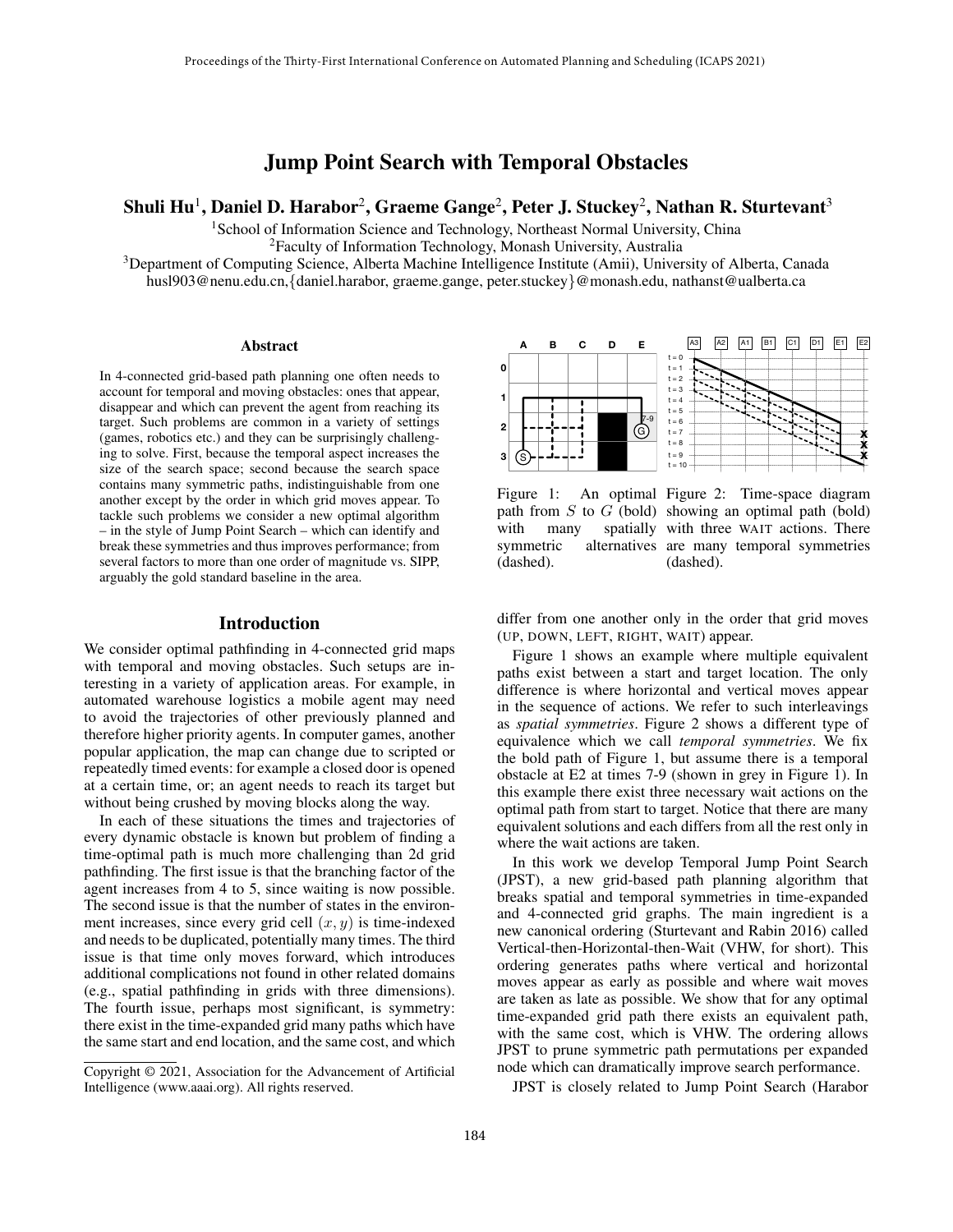and Grastien 2011; Harabor and Grastien 2014), a popular pathfinder which breaks spatial symmetries in 2d maps. Compared to that work, JPST can be understood as an extended variant which adds temporal reasoning. JPST is also closely related to Safe Interval Path Planning (SIPP) (Phillips and Likhachev 2011), another popular technique that speeds up search in time-expanded graphs. JPST breaks temporal symmetries in a similar fashion to SIPP but further enhances performance using additional spatial reasoning.

In a wide range of experiments we compare JPST to SIPP. Problems include robotics-style settings, with few temporal obstacles, and game-like settings with many thousands of temporal obstacles. Results show that JPST is often much faster, with speedups ranging from several factors to more than one order of magnitude.

#### Preliminaries

A gridmap is a two-dimensional data structure often used in the context of pathfinding search. It consists of  $w \times h$ non-overlapping square cells, each one marked as either traversable or non-traversable. Each cell is uniquely identified by its  $x$  and  $y$  coordinates. In this work we consider gridmaps where a cell has up to 4 adjacent neighbours, one in each cardinal direction: UP, DOWN, LEFT, RIGHT. Moving from one adjacent cell to the next is permitted and each such action has a cost of 1. We say that the move is *valid* if the origin and destination cell are both traversable.

A time-expanded grid is similar to a gridmap but with an added dimension: time. In this representation time elapses in episodes of equal duration known as *timesteps* and each move action advances time by exactly one timestep.

We use the notation l@t to refer to the grid cell  $l = (l_x, l_y)$ as it appears at timestep  $t$ . The neighbours of  $l@t$  are timeindexed cells  $l' @ (t + 1)$  where l' is gridmap adjacent to l. We say that a move from l@t to  $l' @ (t + 1)$  is valid if l@t and  $l' @ (t + 1)$  are both traversable. When moving across a time-expanded grid we consider the four standard directions plus an additional move called WAIT. Waiting has a cost of 1 and its effect is to reposition the agent but only in the time dimension: i.e. from  $l@t$  to  $l@(t + 1)$ . With waits included, each  $l@t$  can thus have  $\leq 5$  neighbours.

A path  $\pi = \langle l_0 @ t, \ldots, l_k @ (t + k) \rangle$  is an ordered sequence of cells beginning with location  $l_0$  at timestep  $t$  and finishing at location  $l_k$  at timestep  $t + k$ . We say that a path is *valid* if every location on the path is traversable and if there exists a valid move from each location on the path to the next. When discussing paths, we sometimes refer to their valid *continuations*. A continuation is a move  $\vec{v}$  whose application extends the path by one location. We use the notation  $n' @ (t + k) = n @ t + k \times \vec{d}$ , with k a positive integer, to say that node  $n' @ (t + k)$  is reached from  $n @ t$ through the application of k valid moves in direction  $\overline{d}$ .

A plan is an ordered sequence of move actions  $[\vec{d}_1, \ldots, \vec{d}_k]$ . The actions are executed by an agent one after the other, from an initial location  $l@t$ . The result of a plan is to move the agent through the time-expanded gridmap and to a new location  $l' @ (t + k)$ . We will say that each path  $\pi$ is the result of executing an associated plan.

An instance is a pair of (non-time-indexed) grid cells s and q and a set of time-indexed temporal obstacles  $O$ . An instance is *feasible* if there exists a path that avoids all permanent and temporal obstacles, beginning from s at time index 0 (resp. the starting state) and finishing at  $g$  at some future time index  $k \geq 0$  (resp. the goal or target state).

Given an instance, our objective is to find an optimal path  $\pi^* = \langle s@0, \ldots, g@k \rangle$  in the time-expanded grid which avoids all obstacles. The path  $\pi^*$  is optimal if it minimises, among all possible paths from  $s$  to  $t$  the total cost of all planned actions (which for this paper is equivalent to the arrival time  $k$ ).

## Idea

We extend Jump Point Search (Harabor and Grastien 2011) to time-expanded gridmaps with temporal obstacles. The idea is simple: we introduce a new canonical ordering called Vertical-then-Horizontal-then-Wait (VHW, for short). This ordering generates paths with vertical and horizontal moves that appear as early as possible and wait moves, which are taken as late as possible. We show that for any optimal path in a time-expanded grid there exists an equivalent path, with the same cost and arrival time, which is also VHW. We refer to this new algorithm as Temporal JPS or simply JPST.

When expanding a node, the successor set considered by JPST only includes adjacent locations where the current path can be continued in a way that is *canonical*. The canonical property is a search invariant which prevents the exploration of paths that are symmetric permutations of one another.

**Definition 1.** A path  $\pi = \langle n_0, \ldots, n_k \rangle$  is *VHW-canonical* if its corresponding plan  $(n_0, \sigma)$  where  $\sigma = [\vec{d_1}, \dots, \vec{d_k}]$ ) has: (i) the vertical-first property; (ii) the wait-last property and; (iii) the backtrack-free property.

- *Vertical First*: there exists in  $\sigma$  no subsequent pair of actions, with  $\overrightarrow{d}_i$  a horizontal move and  $\overrightarrow{d}_{i+1}$  a vertical move, which could be swapped to generate a new valid path  $\pi'$  from  $n_0$  to  $n_k$ .
- *Wait Last*: there exists in  $\sigma$  no subsequent pair of actions, with  $\vec{d}_i$  a wait move and  $\vec{d}_{i+1}$  a non-wait move, which could be swapped to generate a new valid path  $\pi'$  from  $n_0$ to  $n_k$ .
- *Backtrack Free*: there exists in  $\sigma$  no subsequent pair of actions, with  $\vec{d}_i \neq \vec{d}_{i+1}$  which could be replaced with a pair of subsequent WAIT actions, to generate a new valid path  $\pi'$  from  $n_0$  to  $n_k$ .

Figure 1 shows an example (bold) where the Vertical-First property breaks spatial symmetries. The property guarantees that when JPST generates a node, the path to that node will feature vertical moves as early as possible. Figure 2 meanwhile shows how Wait-Last breaks temporal symmetries. Notice the optimal path (bold) features wait moves only after all possible vertical and horizontal moves.

#### Pruning Rules

Each time JPST expands a node we apply a neighbour pruning rule to reduce the set of adjacent cells. Pruning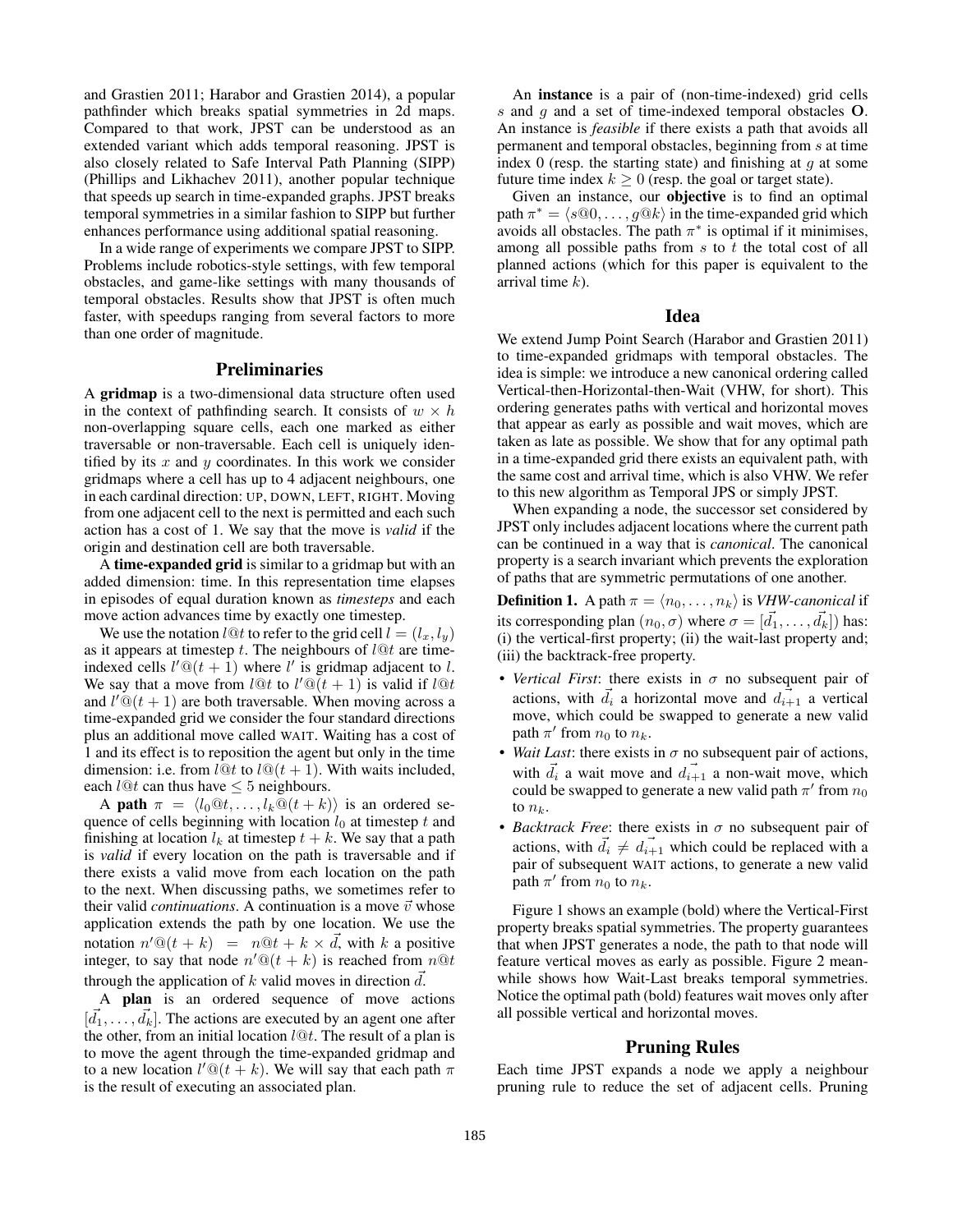

Figure 3: JPST moves to  $B1$  in a variety of different situations. Some tiles (filled black) are blocked at all timesteps. Others (filled grey) are labelled with the timesteps during which they are blocked. For (d)-(f) B2 has a temporal obstacle at time 0-3. The parent is indicated by a dark dot and arrows indicate neighbours which are VHW canonical. Other neighbours are non-canonical and can be pruned.

eliminates neighbours whose continuation fails to preserve the VHW ordering. Figure 3 shows a number of examples. We discuss each example in turn.

Spatial pruning: In Figure 3(a) JPST moves UP. Of the five possible continuations, only DOWN is pruned by the VHW ordering (this node violates the backtrack-free property; i.e. we could have simply waited to reach the same location with the same cost). By comparison, in Figure 3(b) JPST moves RIGHT. Here the only canonical continuations are RIGHT and WAIT. Notice that LEFT does not preserve backtrack-free while UP and DOWN are not vertical-first (i.e., there exists a path to each of  $B0$  and  $B2$  where the vertical moves appear sooner). In Figure 3(c) we show another situation where JPST passes next to an obstacle. Here  $B2$  cannot be pruned as the equivalent path where vertical moves appear sooner is blocked. In such cases we say that B2 is *forced* to be generated.

**Temporal pruning:** Figures  $3(d)$ - $3(f)$  show a running example over several timesteps. In Figure 3(d) JPST moves DOWN but a temporary obstacle impedes further progress. In Figure 3(e) JPST waits for the obstacle to clear. Notice that after a wait we can usually prune all neighbours save one. In Figure 3(f) JPST is again *forced* to generate B2, and it arrives there just as the obstacle disappears.

**Theorem 1.** Every optimal path  $\pi = \langle l_0@0, \ldots, l_k@k \rangle$  can be transformed into an equivalent path  $\pi'$  which is VHWcanonical by reordering the moves in its corresponding plan.

*Proof.* (Sketch) There are three categories of actions: Horizontal (H), Vertical (V) and Wait (W). These can be combined in only six different ways to produce a canonical turning point where an optimal path can bend. These are: WH, WV, HW, HV, VW, VH. Consider any turning point along the optimal path  $\pi$ . Either the turning point follows the VHW-canonical ordering, or we can re-arrange the two

# Algorithm 1 The function get-successors

**Require:**  $x@t$ : current node,  $\vec{d}$ : direction,  $g$ : goal 1:  $S \leftarrow \emptyset$ 2:  $M \leftarrow$  get-canonical-moves $(x@t, d)$ 3: for all  $\vec{d'} \in M$  do<br>4:  $S \leftarrow S \cup i \text{umr}$ 4:  $S \leftarrow S \cup jump(x@t + \vec{d'}, \vec{d'}, g)$ 5: return S

#### Algorithm 2 The function jump

**Require:**  $x@t$ : current node,  $\overrightarrow{d_1}$ : direction, g: goal 1:  $M \leftarrow$  get-canonical-moves $(x@t, d_1)$ 2: if  $x == g$  or  $\exists \vec{d_2} \in M \mid \vec{d_2}$  is forced then 3: **return**  $\{(x@t, \vec{d_1})\}$ 4:  $S \leftarrow \emptyset$ 5: if  $t <$  max time index of any disappearing obstacle then 6:  $x' @ (t+1) \leftarrow x @ t + wait$ 7:  $S \leftarrow S \cup jump(x'@(t+1), wait, g)$ 8: **for all**  $\vec{d_2} \in M$  such that  $\vec{d_2}$  is horizontal **do**<br>9:  $x' @ (t+1) \leftarrow x @ t + \vec{d_2}$ 9:  $x' @ (\tilde{t}+1) \leftarrow x @ t + \tilde{d_2}$ 10:  $S \leftarrow S \cup jump(x'@(t+1), \vec{d_2}, g)$ 11: for all  $\vec{d}_2 \in M$  such that  $\vec{d}_2$  is vertical do  $12:$  $x' @ (t + 1) \leftarrow x @ t + d_2$ 13:  $S \leftarrow S \cup jump(x'@(t+1), \vec{d_2}, g)$ 14: return S

moves that make up the turning point such that vertical actions appear sooner and wait actions appear later (as appropriate for the situation). We continue to re-write turning points in this way until no further modifications are possible. Notice that the path produced by this revised plan is valid and has the same cost as the original. This new path is therefore optimal and is also VHW-canonical. П

#### Jumping Rules

One way pruning rules can improve the performance of search is in the context of the current node where they can reduce the number of generated successors per expansion step. Another way pruning rules can help is in the context of the candidate successor set; i.e. for nodes where we have already established there exists a VHW-canonical continuation of the path. When applied to such candidate successors, pruning rules can sometimes reduce the branching factor to 0 or 1. Rather than adding such nodes to the A\* OPEN list we propose to immediately expand and apply the rules anew. The recursion continues until the next move is invalid (in which case we say that the branch is a dead-end) or until the recursion produces, and returns as a successor, a type of node which we call a *temporal jump point*.

**Definition 2.** Let  $l@t$  be a time-indexed location in the grid which is generated as a result of applying move  $\overrightarrow{d}_1$  at location p during timestep  $(t-1)$ ; i.e.  $p@(t-1)+d_1 = l@t$ . We say that the tuple  $(l@t, d_1)$  is a *temporal jump point* if: (i)  $l@t$  is the target or; (ii) if  $l@t$  has a valid move  $\vec{d}_2 \neq \vec{d}_1$ such that:

• the plan  $p@(t-1) + \overrightarrow{d_1} + \overrightarrow{d_2}$  is valid;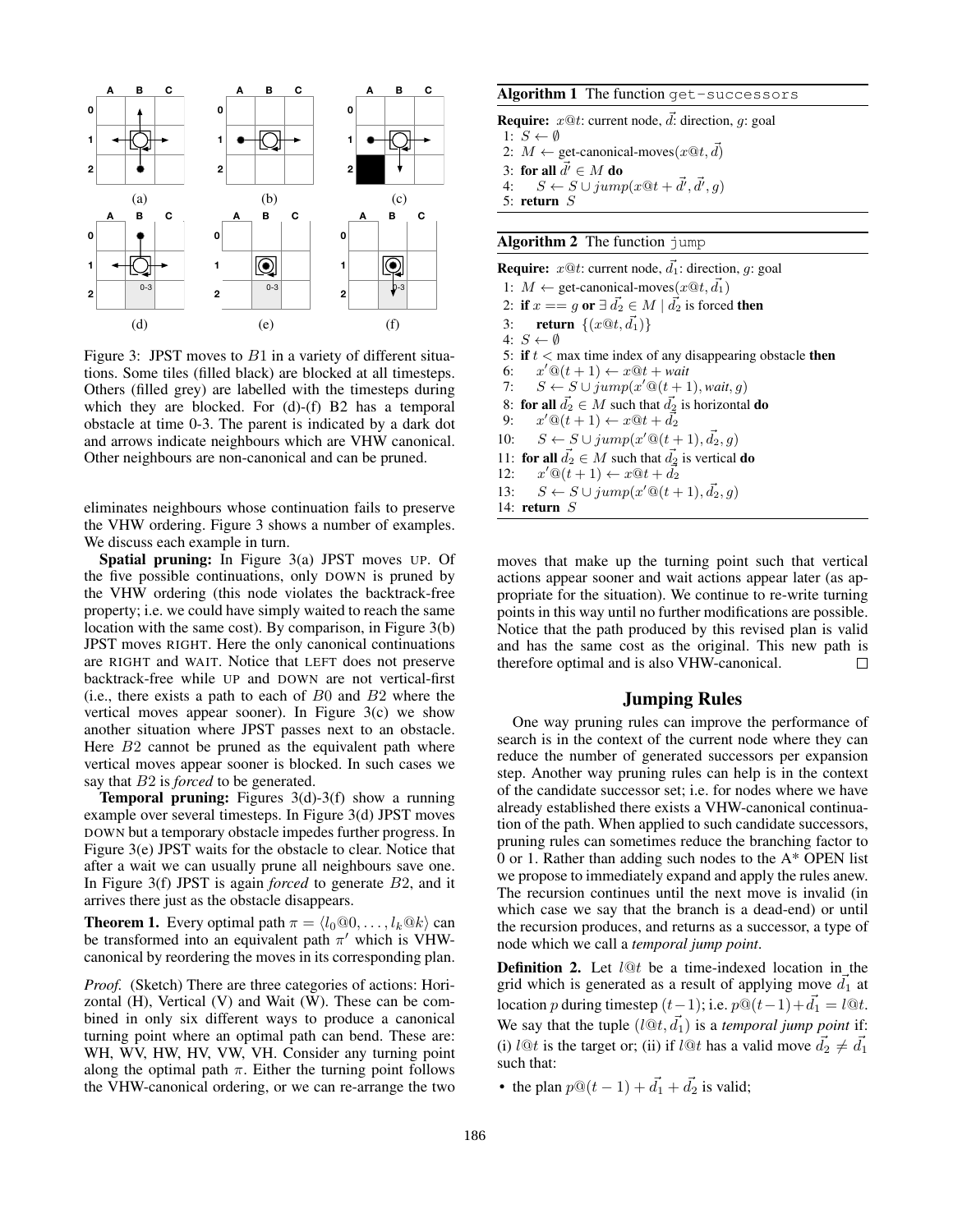- the plan  $p@(t-1) + \overrightarrow{d_2} + \overrightarrow{d_1}$  is invalid.
- $\vec{d}_2$  comes before  $\vec{d}_1$  in the VHW ordering.

The definition says a node  $l@t$  is jump point if that node is the target or if l@t has a neighbour which is *forced*; i.e. it can only be locally reached by going against the VHW ordering, since the preferred plan  $p@(t-1) + d_2 + d_1$  is invalid.

During recursion we process canonical continuations in a specific partial order: first we consider nodes reached with a WAIT action; then we consider the horizontal actions, RIGHT and LEFT; finally we consider the vertical actions, UP and DOWN. This ordering guarantees we only ever recurse along paths which are VHW-canonical. That means before every horizontal move we explore whether the path can bend around an obstacle via a sequence of wait actions. Likewise, before every vertical move, we explore whether the path can bend via a sequence of horizontal actions.

Example 1. Consider the instance in Figure 1 with its corresponding temporal dimension shown in Figure 2. JPST expands the start state A3@0. This node has no parent so every valid move forms a VHW-canonical continuation of the path. There are three moves: UP, RIGHT and WAIT.

We first apply our pruning rules to the node  $A3@0 + WAIT$ and we reduce its branching factor to 1 (again, WAIT). Notice however that no matter how much further we might recurse, there is never any cell adjacent to A3 which becomes unblocked at any future time. In other words this branch will never be forced to change direction and it can never produce the target. JPST will prune this branch as a dead-end once the recursion reaches the maximum timestep associated with any temporal obstacle.

The node  $A3@0 + RIGHT$  is processed next but this too proves to be a dead-end. In particular, after each step RIGHT the path can WAIT but every such continuation is a dead-end. After two steps RIGHT obstacles impede further progress.

The node  $A3@0 + UP$  is more fruitful. After two steps (i.e. from  $A1@2$ ) the RIGHT continuation yields the jump point  $(E1@6, RIGHT)$ . We add this node to the list of successors for A3@0 and we continue recursing: from A1@2 in the direction UP. Again we encounter a dead-end. Now  $(E1@6, RIGHT)$  is the top node the OPEN list and the only possible action is WAIT; the search having considered, and pruned, all other equivalent ways to reach the target. Recursing in the WAIT direction generates the jump point  $(E1@9, WAIT)$  which has just one continuation: DOWN. Expanding  $(E1@9, WAIT)$  produces the target.

Notice how recursive pruning allows the search to *jump*, from one location to the next, all without adding to and removing from the A\* OPEN list any intermediate nodes along the way. Our approach can be implemented as a modification of the usual get-successors function of grid A\*, as per Algorithm 1, but where successor nodes are generated by a recursive jumping procedure. We give a pseudo-code description of this function in Algorithm 2. Line 1 identifies the set of canonical continuations for the node  $x@t$ . The vector  $\overrightarrow{d}_1$  denotes the last move on the canonical path, from  $s@0$  to  $x@t$ . Lines 2-3 immediately add  $x@t$  as a jump point successor if this node is the target

or if it has any forced continuations. The remainder of the function (Lines 5-14) simply applies recursive pruning to each non-forced canonical continuation. Notice (Line 5) that we never explore WAIT branches after the time of the last disappearing obstacle. Once this timestep has passed either there exists a spatial path to the target, or else the target cannot be reached. No amount of further waiting can help.

#### Theorem 2. JPST is optimal

*Proof.* (Sketch) We proceed by induction over the expansion of states on an optimal canonical path, one state of which is always on OPEN until the target is expanded. This induction is straightforward, so we focus on showing that the entire path can be generated through successive expansions.

Let  $\pi$  be an optimal VHW-canonical path. Now divide  $\pi$  into segments such that each segment is produced by taking as many moves as possible in a single direction. Notice that the beginning and end of every segment, except the start and target, is a turning point. Recall that every turning point on a VHW-canonical path is a temporal jump point. We apply Algorithm 2 to jump from the node at the beginning of each segment to the node at the end of the segment, without stopping at any point in between. Only the start and target remain unaccounted for. In Definition 2, the target is always returned as a temporal jump point and thus also by Algorithm 2. For the start, recall that JPST expands this node and considers every valid move and each of its corresponding canonical continuations.  $\Box$ 

### Further Examples

We now discuss several further examples of searching with JPST. We demonstrate why optimal time-expanded search is more challenging than conventional grid search and why conventional algorithms such as JPS are insufficient.

Example 2. In Figure 4(b) we show a time-expanded version of the map in Figure 4(a). The start and target are adjacent but the direct path is blocked and the start soon will be. From S, JPST has two canonical continuations: WAIT and DOWN. The first is proven to be a dead-end in 2 steps. The second yields a single successor, the temporal jump point A2@2 which has a forced successor A3@3. Expanding A2@2 produces the jump point A3@5 with A2@6 being forced, and A5@8 with A4@9 being forced. Expanding  $A3@5$  allows JPST to reverse y-direction and in 3 steps it produces the target, A0@8. Notice how we systematically explore the entire search space but use only canonical paths: waiting before each horizontal step and continuing again as soon as adjacent obstacles disappear. Notice also that the optimal path contains spatial cycles.

Example 3. In Figure 4(c) JPST solves a small problem in three dimensions. Notice locations  $C_0 - C_3$  are blocked at timesteps 0–7. When JPST recurses along row 3, it generates one jump point adjacent to each of these locations, since at timestep 7 – after a sequence of wait actions – there exists in each case a forced neighbour. The example is interesting because only one of these jump points, D0@6 is not a deadend. The others are generated but the branches are pruned at timestep 8 after a forced move LEFT.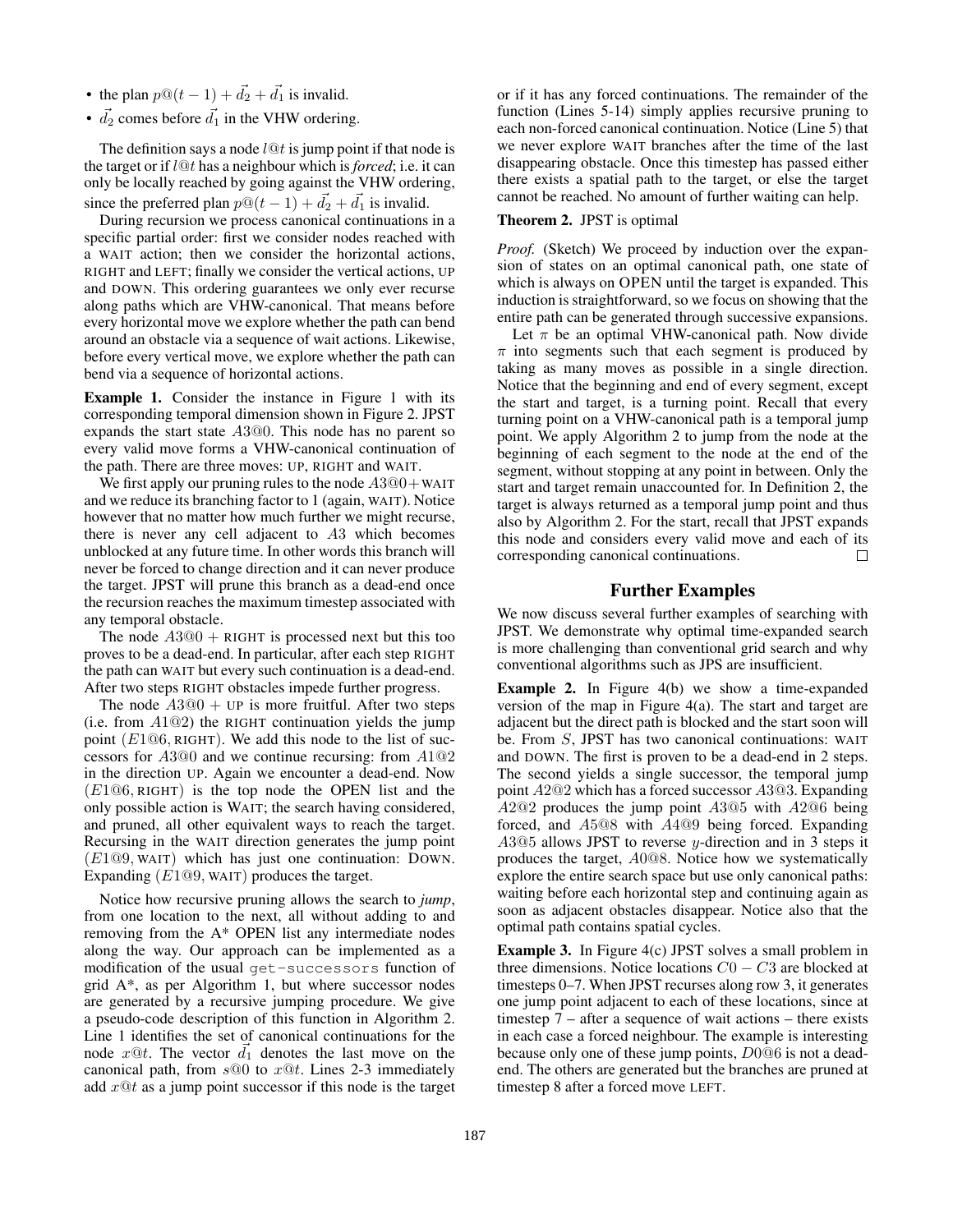The examples, especially Figures 4(c) and 4(d), show that more aggressive symmetry breaking (in the form of speculative recursions) can eliminate unpromising branches and further speed up search – not just for JPST but also JPS. A more detailed discussion is a topic for further work.

## Practical Considerations

We now discuss a number of additional considerations which arise for JPST in practice.

Concrete paths: JPST returns a path of temporal jump points but not necessarily a concrete path that can be readily executed. However from any path produced by JPST it is easy to derive a complete canonical path as follows. Simply take the delta between every two adjacent jump points on the JPST path: in the  $x$ -,  $y$ - and  $t$ -dimension. We then generate a VHW-canonical subpath with  $\delta y$  vertical steps followed by  $\delta x$  horizontal steps and  $\delta t$  wait steps. In other words, the sequence of  $> 1$  canonical moves between two temporal jump points follows the pattern  $V^*H^*W^*$ . Moreover, every such subpath is guaranteed to be valid as well as optimal.

**Jump Limits:** JPST can perform a great deal of grid scanning. The scans are useful if they produce must-expand successors, otherwise they can be regarded as wasted work. To prevent JPST from scanning large and uninteresting areas we apply a jump limit  $jl$  that stops each scan after a fixed number of steps. When the limit is reached the node currently scanned is added to the OPEN list as a pseudo jump point successor. Similar ideas appear in bounded JPS (Sturtevant and Rabin 2016) and for the same reason. In experiments we use  $jl = 256$  for map gardenofwar and Sirocco, and  $il = 128$  for all other maps.

Fast Scanning: One critical aspect for JPST performance is that grid scanning operations proceed efficiently. In (Harabor and Grastien 2014) authors propose *block jumping*, a speedup technique for JPS which improves performance by increasing the size of the stride during scanning operations. We consider a similar improvement for JPST.

To speed up horizontal scanning we use a bitfield representation of the map, stored in row major order, to indicate the position of permanent obstacles. Another similar bitfield indicates the position of temporal obstacles. The only possible locations of jump points are at cells adjacent to the locations indicated by the bitfields. Using only simple bit scanning and bit manipulation operators we then construct a forced neighbour checking procedure that allows JPST to recurse horizontally across the grid in steps of size 32, each time reasoning about all adjacent nodes and their neighbours, simultaneously. Since the adaptation of this idea is straightforward we omit the mechanical details. A full description is available in (Harabor and Grastien 2014).

Speculative Waiting: JPST generates a WAIT successor each time it scans a grid node where temporal obstacles appear and disappear. In Figure 4(d), JPST expands A4@0 and scans RIGHT to reach B4@1. The search may eventually generate up to three WAIT successors: B4@3, B4@5 and B4@77. Such WAIT successors are necessary to maintain the VHW-canonical property but adding them to the OPEN list can introduce unnecessary overheads: in this case, none of the three nodes can appear on the optimal path.

To mitigate such issues we propose to immediately expand all reachable wait successors and generate in their stead any corresponding forced neighbours. In the example, this strategy allows us to immediately prove each WAIT successor leads to a dead-end. We reduce the size of the OPEN list (nothing is added) and the search makes faster progress toward the target. Where a dead-end proof is unavailable, speculative waiting can still help: by generating forced neighbours instead of WAIT successors we grow the f-value faster and again potentially speed up search.

Safe Intervals: In our discussion thus far we have assumed the search space is a completely specified timeexpanded grid graph. But such a representation may be prohibitive under a long planning horizon T: there are  $w \times$  $h \times T$  grid cells that need to be stored and potentially scanned as JPST moves through the environment.

We can speed up temporal symmetry breaking by keeping for each (x, y) location a list of *intervals* that specify when that location is traversable. Equivalently, we store a list of the times when  $(x, y)$  is a temporal obstacle. Recall that this data is given as part of the instance specification. Suppose now that we need to decide if location  $n@t$  has a forced continuation after some  $k \geq 0$  number of WAIT actions.

- We scan the list of traversable intervals for  $n = (n_x, n_y)$ and find the one where  $t \in [t_b, t_e]$ .
- We scan the list of intervals stored with each adjacent cell  $n' = (n'_x, n'_y)$  and we generate any which overlaps with  $[t_b, t_e']$ ; i.e., JPST waits for  $k \leq t_e - t$  timesteps and then moves in a corresponding forced direction, arriving in the adjacent safe interval as early as possible.
- Each safe interval has an associated  $g$ -value. This value can be improved in the usual way: by finding a shorter path which reaches the interval earlier. The g-value is *settled* once the interval is expanded and any subsequent paths through such an expanded interval can be pruned.

Safe Intervals and Speculative Waiting are closely related to *Safe Interval Path Planning* (SIPP) (Phillips and Likhachev 2011). Like SIPP, we reason about time in terms of intervals but we break temporal symmetries by taking WAIT actions as late as possible (SIPP does not commit to any concrete temporal plan). We also interleave temporal symmetry breaking with spatial symmetry breaking which allows us to generate and expand fewer nodes than SIPP.

Obstacles with Trajectories: The domain model of JPST is a time-expanded grid where obstacles have fixed spatial coordinates but can appear and disappear at different times. In other settings, notably Multi-Agent Path Finding (MAPF), obstacles represent other agents whose trajectories we must avoid to prevent collisions. There are two types of MAPF collisions: vertex collisions, where two agents attempt to occupy the same time-indexed location at the same time, and edge collisions, where two agents attempt to swap  $(x, y)$  positions.

JPST jump rules account for vertex collisions but not edge collisions. Consider Figure 4(d) where agent A1 attempts to move to A2@2 and A2 attempts to move to A3@2. The origin and destination vertices of both agents is traversable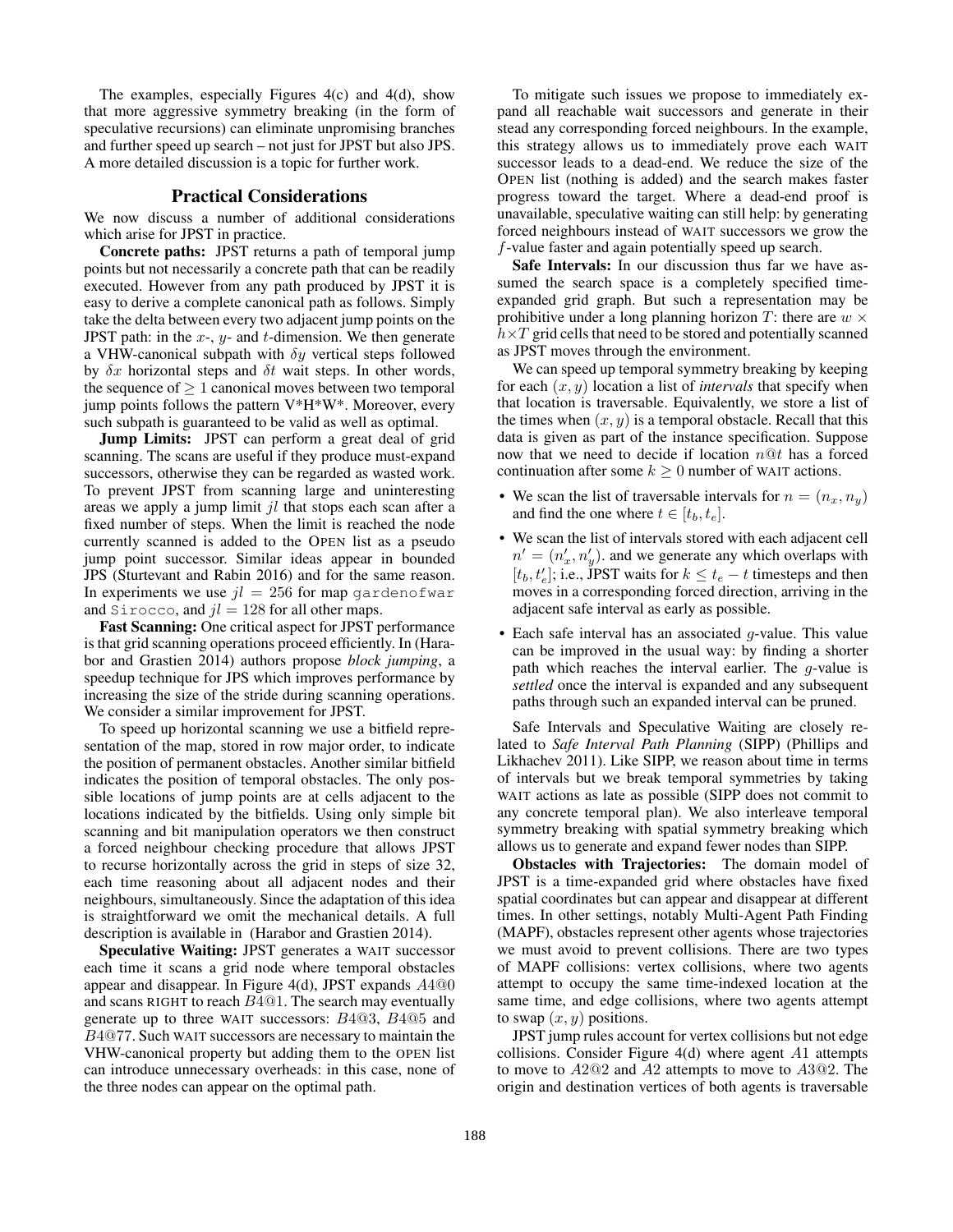![](_page_5_Figure_0.jpeg)

Figure 4: (a). A simple one dimensional map. (b). JPST searches for a path from  $S$  to  $G$  of the map of Figure 4(a). We show the optimal solution (solid black), other canonical continuations (solid grey) and all temporal jump points (circles). (c). JPST searches for a path from S to G. We show the optimal solution (bold lines) and the  $(x, y)$  position of temporal jump points identified as successors of the start node. (d). We show two agents at  $S1$  and  $S2$ . If each follows the unique optimal path to their respective target locations  $G1$  and  $G2$  there is an edge collision at timestep 2 on the edge (A2,A3).

at the beginning and end of the action and our pruning rules do not generate any forced neighbours for either agent.

We can adapt JPST to handle such cases by taking an edge-centric view of the time-expanded domain. That means reasoning explicitly about outgoing edges of each timeindexed location and enabling or disabling moves depending on the situation. One way to achieve this involves storing with each safe interval a list of constraints on outgoing edges for the timesteps bounded by the interval. Our definition of forced neighbours is likewise easily adapted: we check not only the nodes on equivalent path are traversable but also that the necessary edges are enabled.

# Evaluation

We evaluate JPST vs. SIPP (Phillips and Likhachev 2011) in two distinct settings: Pathfinding with Moving Obstacles and Pathfinding with Constraints. Our maps and instances are drawn from Sturtevant's well known benchmark set (Sturtevant 2012). Both SIPP and JPST are implemented in C++ and both are based on code from libMultiRobotPlanning, a freely available pathfinding library due to Wolfgang Hönig.<sup>1</sup> Our implementation is also available.  $2^2$ 

#### Experiment #1: Moving Obstacles

In this experiment we consider pathfinding among groups of moving obstacles with known/predictable trajectories. Setups such as these can be found in crowd simulation scenarios, collaborative robot applications (e.g. Amazon Canvas) and in computer video games.

To generate instances we select four maps drawn from real games: gardenofwar, orz700d, Sirocco and w\_woundedcoast. Each has an associated *scenario file*

that specifies several thousand single-agent pathfinding instances (i.e. start-target location pairs). We solve each instance in turn and treat optimal plans from the previous  $k$  instances as moving obstacle trajectories, to be avoided when solving instance  $k + 1$ . For the first k problems we generate obstacle trajectories by solving the *last* k problems in the scenario file. The obstacle trajectories are just the optimal plans returned by SIPP. That means both JPST and SIPP solve the same problem instances and both must avoid the same set of obstacle trajectories.

Results appear in Figure 5 using cactus plots. We sort the instances by ratio of time for SIPP over JPST for each  $k$ value. This shows the full distribution of behaviour. When the ratio  $> 1$  then JPST is better. We use both a Manhattan distance heuristic, and a perfect 2D heuristic (the exact distance to the target ignoring temporal obstacles), which we compute offline. The  $k = 0$  case shows the maximum advantage that spatial symmetry breaking can give.

We observe that JPST improves on SIPP in a majority of cases, with speedups from several factors to over one order of magnitude. The speedups for JPST are larger when the two algorithms rely on a Manhattan heuristic, and on larger maps, such as gardenofwar and Sirocco, where open space introduces more spatial symmetries. In corridor-like maps, such as orz700d and w\_woundedcoast, spatial symmetries are fewer and the advantage for JPST is reduced. As  $k$  increases, the gap narrows: there are more locations with temporal obstacles which reduces jump distances and forces JPST to expand more nodes. For  $k = 100$  the performance of JPST is similar to SIPP. Both methods break temporal symmetries but spatial symmetries are few. Here JPST can incur some small overheads due to grid scanning. Adding still more obstacles, in an adversarial manner, can eliminate even temporal symmetries. In this case both algorithms will converge to time-expanded A\*.

<sup>&</sup>lt;sup>1</sup>https://github.com/whoenig/libMultiRobotPlanning

<sup>2</sup> https://github.com/husl903/Multi-pathfinding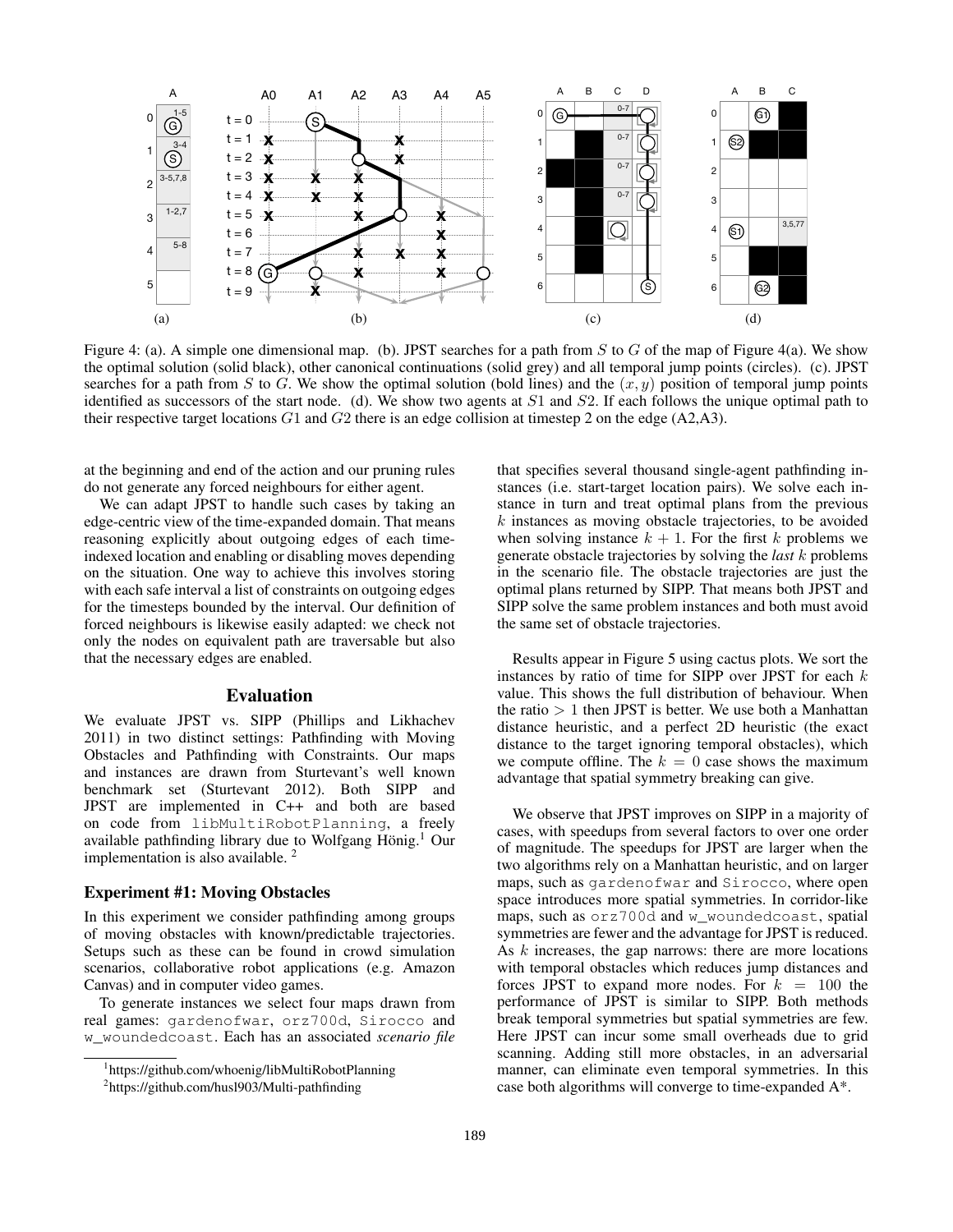![](_page_6_Figure_0.jpeg)

Figure 5: Moving obstacles experiment. We insert  $k \in \{0, 5, 10, 50, 100\}$  moving obstacle trajectories on the map and compute optimal paths with SIPP and JPST. In the top row, both algorithms use a Manhattan estimator. In the bottom row, both algorithms use a precomputed Perfect 2D estimator. We report runtime ratios (SIPP time over JPST time). The dotted line is a ratio of 1.0. Higher is better with values  $> 1.0$  indicating performance-improving results for JPST. Symbol  $\mu$  indicates average ratio.

![](_page_6_Figure_2.jpeg)

Figure 6: Runtime scatter plots for SIPP vs. JPST on CBSderived problem instances. Both algorithms use a Manhattan heuristic. Shapes denote number of temporal obstacles (max 9). Symbol  $\mu$  indicates average time ratio (SIPP/JPST).

![](_page_6_Figure_4.jpeg)

Figure 7: Cactus plot for CBS-derived problem instances. We compare A\*, SIPP and JPST (with and without fast scanning). All algorithms use a Manhattan heuristic. Symbol  $\mu$  indicates average performance.

# Experiment #2: Pathfinding with Constraints

In some applications (e.g. autonomous warehouse logistics) agents plan in time-expanded grids but subject to some small set of operating constraints (cf. 2K to 20K temporal obstacles to be avoided, as in the previous experiment).

To generate operating constraints we solve Multi-agent Path Finding (MAPF) problems using Conflict-based Search